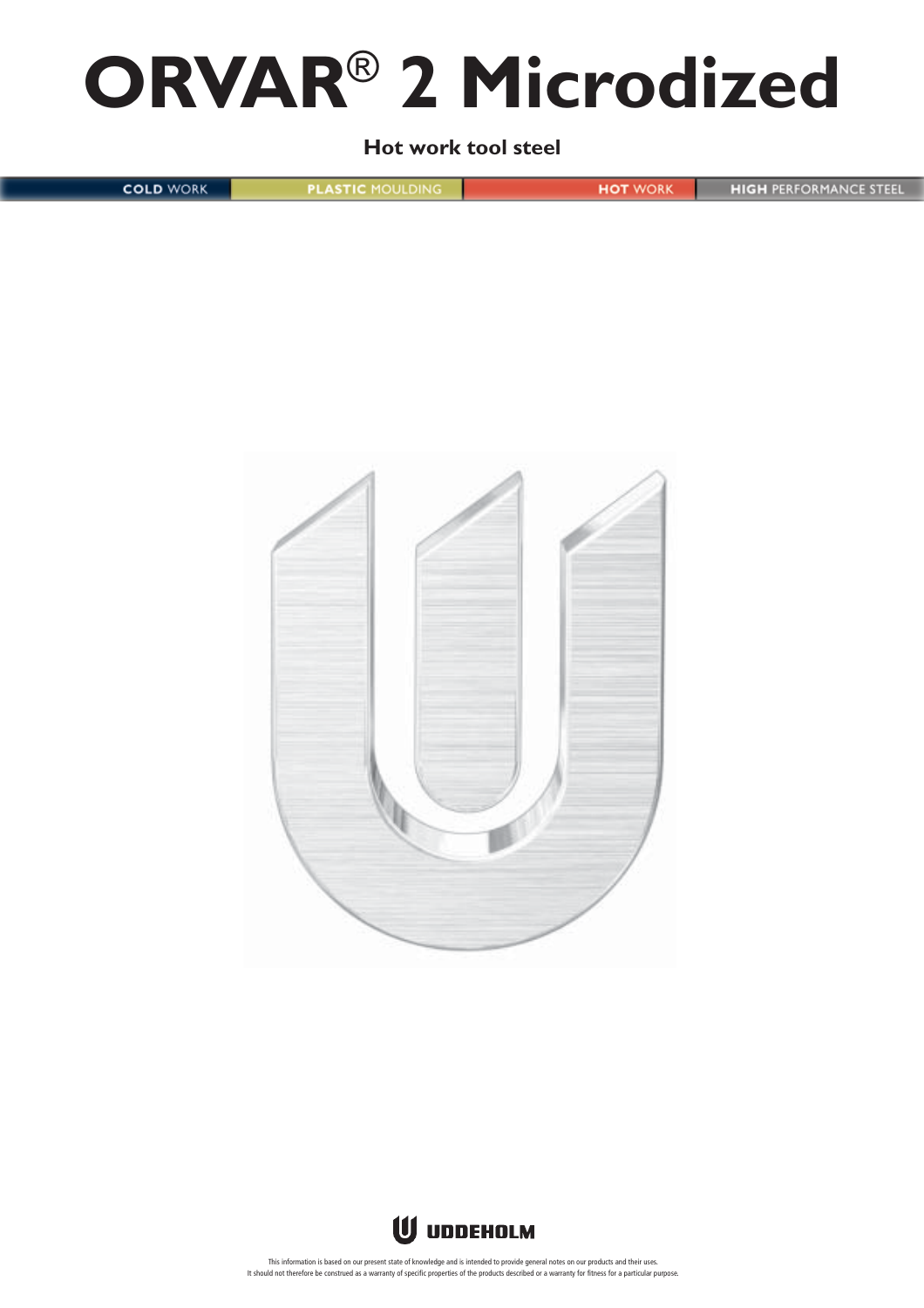# **General**

Orvar 2 Microdized is a chromium-molybdenumvanadium-alloyed steel which is characterized by:

- Good resistance to abrasion at both low and high temperatures
- High level of toughness and ductility
- Uniform and high level of machinability and polishability
- Good high-temperature strength and resistance to thermal fatigue
- Excellent through-hardening properties
- Very limited distortion during hardening.

| <b>Typical</b><br>analysis % | C<br>0,39                               | Si<br>1.0 | Mn<br>0,4 | Cr<br>5,3 | Mo<br>1.3 | V<br>0.9 |  |
|------------------------------|-----------------------------------------|-----------|-----------|-----------|-----------|----------|--|
| Standard<br>specification    | AISI H13, W.-Nr. 1.2344, EN X40CrMoV5-1 |           |           |           |           |          |  |
| Delivery<br>condition        | Soft annealed to approx. 185 HB         |           |           |           |           |          |  |
| Colour code                  | Orange/violet                           |           |           |           |           |          |  |





# **Applications**

# **TOOLS FOR EXTRUSION**

| Part                                                                | Aluminium.<br>magnesium<br>alloys, HRC | Copper<br>alloys<br><b>HRC</b> | <b>Stainless</b><br>steel<br><b>HRC</b>       |
|---------------------------------------------------------------------|----------------------------------------|--------------------------------|-----------------------------------------------|
| Dies<br>Backers, die-<br>holders, liners,<br>dummy blocks,<br>stems | $44 - 50$<br>$41 - 50$                 | $43 - 47$<br>$40 - 48$         | $45 - 50$<br>$40 - 48$                        |
| Austenitizing<br>temperature<br>(approx.)                           | 1020-1030°C<br>$(1870 - 1885$ °F)      |                                | $1040 - 1050^{\circ}$ C<br>$(1900 - 1920$ °F) |

# **PLASTIC MOULDING APPLICATIONS**

| Part                             | Austenitizing temp.       | <b>HRC</b> |
|----------------------------------|---------------------------|------------|
| Injection moulds<br>Compression/ | 1020-1030°C (1870-1885°F) |            |
| transfer moulds                  | Tempering 250°C (480°F)   | $50 - 52$  |

# **OTHER APPLICATIONS**

| Application                                            | Austenitizing temp.                                                                           | <b>HRC</b>                                  |
|--------------------------------------------------------|-----------------------------------------------------------------------------------------------|---------------------------------------------|
| Severe cold<br>punching,<br>scrap shears               | 1020-1030°C (1870-1885°F)<br>Tempering 250°C (480°F)                                          | $50 - 52$                                   |
| Hot shearing                                           | 1020-1030°C (1870-1885°F)<br>Tempering<br>250°C (480°F) or<br>575-600°C<br>$(1070 - 1110$ °F) | $50 - 52$<br>$45 - 50$                      |
| Shrink rings<br>(e.g. for<br>cemented<br>carbide dies) | 1020-1030°C (1870-1885°F)<br>Tempering 575-600°C<br>$(1070 - 1110$ °F)                        | $45 - 50$                                   |
| Wear-<br>resisting parts                               | 1020-1030°C (1870-1885°F)<br>Tempering 575°C (1070°F)<br>Nitriding                            | Core<br>$50 - 52$<br>Surface<br>$~1000$ HV. |

For applications requiring extreme levels of toughness and ductility e.g. die-casting dies, forging dies, the premium-grade H13-steel, Orvar Supreme, is recommended.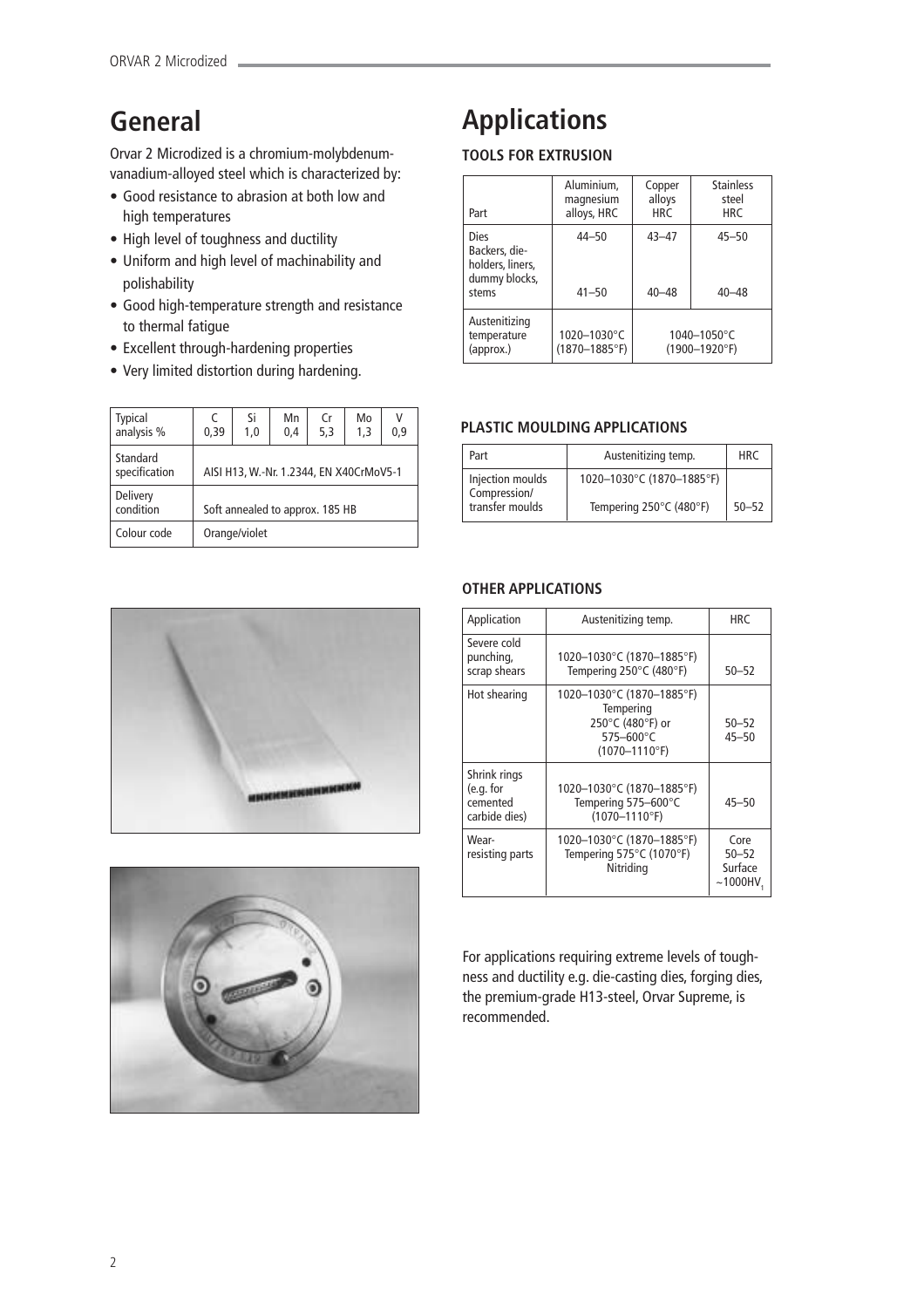# **Properties**

# **PHYSICAL DATA**

Unless otherwise is indicated all specimens were hardened 30 minutes at 1025°C (1875°F), quenched in air and tempered  $2 + 2$  h at 610°C (1130°F). The hardness were  $45 \pm 1$  HRC.

| Temperature                                                                 | $20^{\circ}$ C<br>(68°F)           | 400 $^{\circ}$ C<br>(750°F)                   | $600^{\circ}$ C<br>$(1110^{\circ}F)$          |
|-----------------------------------------------------------------------------|------------------------------------|-----------------------------------------------|-----------------------------------------------|
| Density<br>kq/m <sup>3</sup><br>lbs/in <sup>3</sup>                         | 7800<br>0,281                      | 7700<br>0,277                                 | 7600<br>0.274                                 |
| Modulus of elasticity<br>$N/mm^2$<br>psi                                    | 210 000<br>30,5 $\times$ 10 $^{6}$ | 180 000<br>$26,1 \times 10^6$                 | 140 000<br>$20,3 \times 10^6$                 |
| Coefficient of<br>thermal expansion<br>per °C from 20°C<br>per °F from 68°F |                                    | $12,6 \times 10^{-6}$<br>$7.0 \times 10^{-6}$ | $13,2 \times 10^{-6}$<br>$7,3 \times 10^{-6}$ |
| Thermal<br>conductivity<br>W/m °C<br>Btu in/(ft <sup>2</sup> h°F)           | 25<br>176                          | 29<br>204                                     | 30<br>211                                     |

# **MECHANICAL PROPERTIES**

Approximate tensile strength at room temperature.

| <b>Hardness</b>     | <b>52 HRC</b> | 45 HRC  |
|---------------------|---------------|---------|
| Tensile strength Rm |               |         |
| $N/mm^2$            | 1820          | 1420    |
| kp/mm <sup>2</sup>  | 185           | 145     |
| tsi                 | 117           | 92      |
| psi                 | 263 000       | 206 000 |
| Yield point Rp0,2   |               |         |
| N/mm <sup>2</sup>   | 1520          | 1280    |
| $kp/mm^2$           | 155           | 130     |
| tsi                 | 98            | 83      |
| psi                 | 220 000       | 185 000 |
|                     |               |         |

# Approximate strength at elevated temperatures Longitudinal direction.



# **Heat treatment**

# **SOFT ANNEALING**

Protect the steel and heat through to 850°C (1560°F). Then cool in the furnace at 10°C (20°F) per hour to 650°C (1200°F), then freely in air.

# **STRESS RELIEVING**

After rough machining the tool should be heated through to 650°C (1200°F), holding time 2 hours. Cool slowly to 500°C ( 930°F), then freely in air.

# **HARDENING**

Pre-heating temperature: 600–850°C (1110– 1560°F), normally in two pre-heating steps.

Austenitizing temperature: 1020–1050°C (1870– 1920°F), normally 1020–1030°C (1870–1885°F).

| Temperature<br>∘г<br>$\circ$ |      | Soaking* time<br>minutes | Hardness before<br>tempering |  |
|------------------------------|------|--------------------------|------------------------------|--|
| 1025                         | 1875 | 30                       | $53+2$ HRC                   |  |
| 1050                         | 1920 | 15                       | $54+2$ HRC                   |  |

 $*$  Soaking time = time at hardening temperature after the tool is fully heated through.

Protect the part against decarburization and oxidation during hardening.

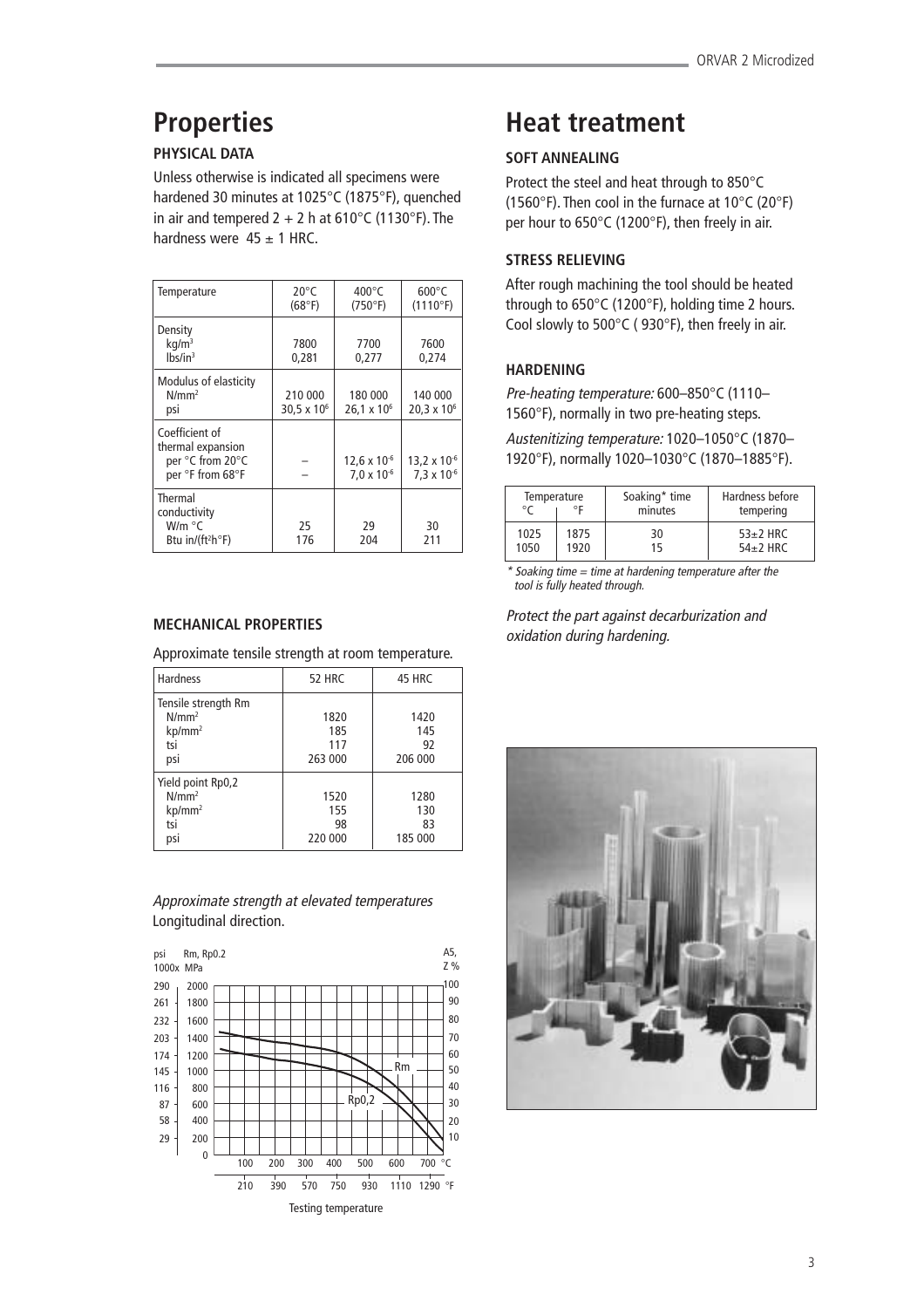# CCT graph



### Austenitizing temperature 1020°C (1870°F). Holding time 30 minutes.

# **QUENCHING MEDIA**

- High speed gas/circulating atmosphere
- Vacuum (high speed gas with sufficient positive pressure). An interrupted quench is recommended where distortion control and quench cracking are a concern
- Martempering bath or fluidized bed at 450– 550°C (840–1020°F), then cool in air
- Martempering bath or fluidized bed at approx. 180–220°C (360–430°F) then cool in air
- Warm oil.

Note 1: Temper the tool as soon as its temperature reaches 50–70°C (120–160°F).

Note 2: In order to obtain the optimum properties for the tool, the cooling rate should be fast, but not at a level that gives excessive distortion or cracks.

# Hardness, grain size and retained austenite as functions of austenitizing temperature

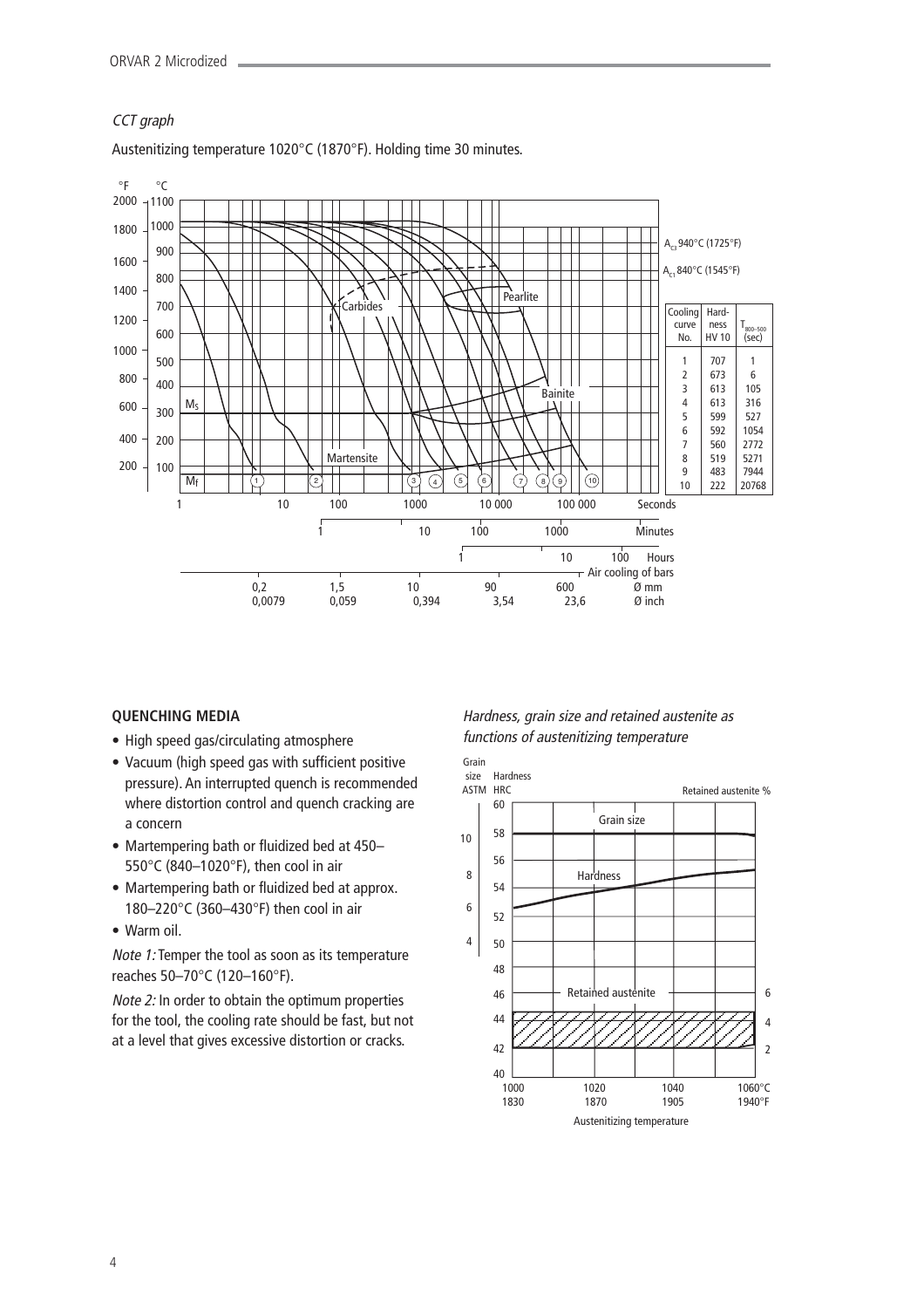### **TEMPERING**

Choose the tempering temperature according to the hardness required by reference to the tempering graph. Temper twice with intermediate cooling to room temperature. Lowest tempering temperature 180°C (360°F). Holding time at temperature minimum 2 hours. Do not temper in the range 425– 550°C (800–1020°F).

### Tempering graph



Tempering within the range 425–550°C (800– 1020°F) is not normally recommended due to the reduction in toughness properties.



Effect of time at tempering temperature

#### **DIMENSIONAL CHANGES DURING HARDENING**

Sample plate, 100 x 100 x 25 mm, 4" x 4" x 1".

|                   |      | Width<br>$\%$ | Length<br>$\frac{0}{0}$ | <b>Thickness</b><br>$\%$ |
|-------------------|------|---------------|-------------------------|--------------------------|
| Oil hardened from |      |               |                         |                          |
|                   | Min. | $-0,08$       | $-0,06$                 | $\pm 0$                  |
| 1020°C (1870°F)   | Max. | $-0.15$       | $-0.16$                 | $+0,30$                  |
| Air hardened from |      |               |                         |                          |
|                   | Min. | $-0,02$       | $-0,05$                 | ±0                       |
| 1020°C (1870°F)   | Max. | $+0.03$       | $+0.02$                 | $+0.05$                  |
| Vac hardened from |      |               |                         |                          |
|                   | Min. | $+0,01$       | $-0,02$                 | $+0.08$                  |
| 1020°C (1870°F)   | Max. | $+0.02$       | $-0.04$                 | $+0,12$                  |

#### **DIMENSIONAL CHANGES DURING TEMPERING**



Note: The dimensional changes in hardening and tempering should be added.

### **NITRIDING AND NITROCARBURIZING**

Nitriding and nitrocarburizing result in a hard surface layer which is very resistant to wear and erosion. The nitrided layer is, however, brittle and may crack or spall when exposed to mechanical or thermal shock, the risk increasing with layer thickness. Before nitriding, the tool should be hardened and tempered at a temperature at least 25–50°C (45–90°F) above the nitriding temperature.

Nitriding in ammonia gas at 510°C (950°F) or plasma nitriding in a 75% hydrogen/25% nitrogen mixture at 480°C (895°F) both result in a surface hardness of about 1100 HV $_0$ , In general, plasma nitriding is the preferred method because of better control over nitrogen potential; in particular, formation of the so-called white layer, which is not recommended for hot-work service, can readily be avoided. However, careful gas nitriding can give perfectly acceptable results.

Orvar 2 Microdized can also be nitrocarburized in either gas or salt bath. The surface hardness after nitrocarburizing is 900-1000 HV<sub>02</sub>.

5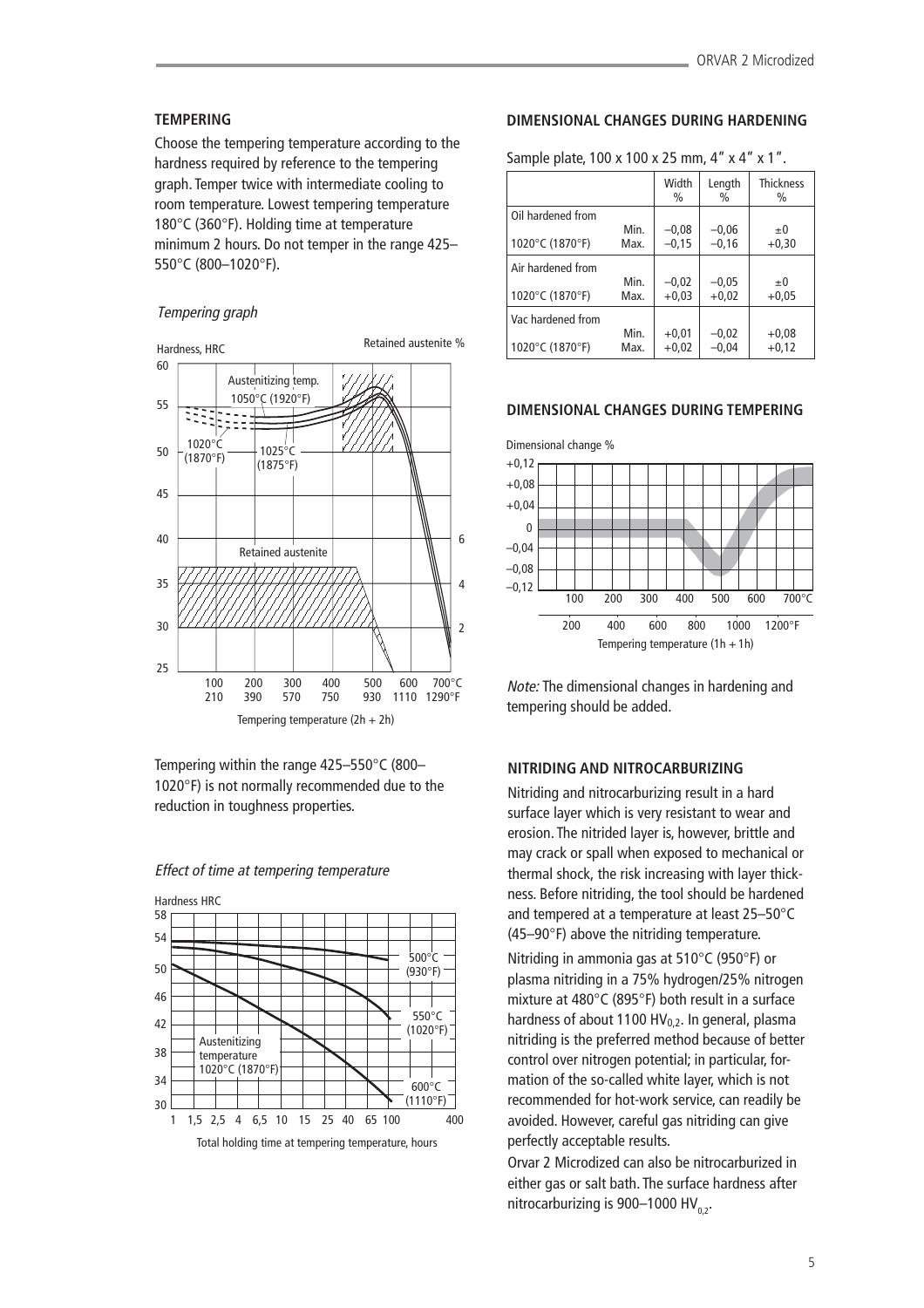### **DEPTH OF NITRIDING**

|                                                   |                         | Depth        |                  |  |
|---------------------------------------------------|-------------------------|--------------|------------------|--|
| Process                                           | Time                    | mm           | inch             |  |
| Gas nitriding<br>at 510°C (950°F)                 | 10h<br>30 h             | 0,12<br>0,20 | 0,0047<br>0,0079 |  |
| Plasma nitriding<br>at 480°C (895°F)              | 10 <sub>h</sub><br>30 h | 0,12<br>0,18 | 0,0047<br>0,0071 |  |
| Nitrocarburizing<br>- in gas at<br>580°C (1075°F) | 2,5h                    | 0,11         | 0,0043           |  |
| $-$ in salt bath at<br>580°C (1075°F)             | 1 h                     | 0.06         | 0.0024           |  |

Nitriding to case depths >0,3 mm (0,012 inch) is not recommended for hot-work applications.

Orvar 2 Microdized can be nitrided in the softannealed condition. The hardness and depth of case will, however, be reduced somewhat in this case.

# **Machining recommendations**

The cutting data below are to be considered as guiding values, which must be adapted to existing local conditions.

More information can be found in the Uddeholm publication "Cutting data recommendations".

### **Condition: Sof annealed to approx. 185 HB**

### **TURNING**

| Cutting data<br>parameters           | Turning with<br>carbide<br>Rough<br>turning | Turning<br>with high<br>speed steel<br>Fine<br>turning  |                                |
|--------------------------------------|---------------------------------------------|---------------------------------------------------------|--------------------------------|
| Cutting speed (v)<br>m/min<br>f.p.m. | 200-250<br>656-820                          | 250-300<br>820-984                                      | $25 - 30$<br>$82 - 98$         |
| Feed (f)<br>mm/r<br>i.p.r.           | $0,2-0,4$<br>$0,008 - 0,016$                | $0,05 - 0,2$<br>$0,002 - 0,008$                         | $0,05 - 0,3$<br>$0,002 - 0,01$ |
| Depth of cut $(a_n)$<br>mm<br>inch   | $2 - 4$<br>$0,08 - 0,16$                    | $0,5 - 2$<br>$0,02 - 0,08$                              | $0,5-3$<br>$0,02 - 0,12$       |
| Carbide<br>designation ISO<br>US     | P20-P30<br>$C6-C5$<br>Coated<br>carbide     | P <sub>10</sub><br>C7<br>Coated<br>carbide<br>or cermet |                                |

# **DRILLING**

### **High speed steel twist drill**

|           | Drill diameter | Cutting speed, $v_c$   |            |               | Feed, f         |
|-----------|----------------|------------------------|------------|---------------|-----------------|
| mm        | inch           | m/min                  | f.p.m.     | mm/r          | i.D.f.          |
| $-5$      | $-3/16$        | $16 - 18$ <sup>*</sup> | $52 - 59*$ | $0,05 - 0,15$ | $0,002 - 0,006$ |
| $5 - 10$  | $3/16 - 3/8$   | $16 - 18*$             | $52 - 59*$ | $0.15 - 0.20$ | $0,006 - 0,008$ |
| $10 - 15$ | $3/8 - 5/8$    | $16 - 18*$             | $52 - 59*$ | $0.20 - 0.25$ | $0,008 - 0,010$ |
| $15 - 20$ | $5/8 - 3/4$    | $16 - 18*$             | $52 - 59*$ | $0,25 - 0,35$ | $0,010 - 0,014$ |

 $*$  For coated HSS drill  $v_c = 28 - 30$  m/min. (92-98 f.p.m.).

### **Carbide drill**

|                                             | Type of drill                          |                                        |                                          |  |  |
|---------------------------------------------|----------------------------------------|----------------------------------------|------------------------------------------|--|--|
| Cutting data<br>parameters                  | Indexable<br>insert                    | Solid<br>carbide                       | Brazed<br>carbide <sup>1)</sup>          |  |  |
| Cutting<br>speed $(v_c)$<br>m/min<br>f.p.m. | $220 - 240$<br>720-785                 | 130-160<br>425-525                     | $80 - 110$<br>260-360                    |  |  |
| Feed (f)<br>mm/r<br>i.p.r.                  | $0,03-0,10^{2}$<br>$0.001 - 0.004^{2}$ | $0,10-0,25^{2}$<br>$0.004 - 0.010^{2}$ | $0,15 - 0,25^{2}$<br>$0,006 - 0,010^{2}$ |  |  |

 $1)$  Drill with internal cooling channels and brazed carbide tip. 2) Depending on drill diameter.

# **MILLING**

### **Face and square shoulder milling**

|                                          | Milling with carbide                 |                                                                            |
|------------------------------------------|--------------------------------------|----------------------------------------------------------------------------|
| Cutting data<br>parameters               | Rough milling                        | Fine milling                                                               |
| Cutting speed $(v_c)$<br>m/min<br>f.p.m. | 180-260<br>$591 - 853$               | 260-300<br>853-984                                                         |
| Feed $(fz)$<br>mm/tooth<br>inch/tooth    | $0,2-0,4$<br>$0.008 - 0.016$         | $0,1-0,2$<br>$0.004 - 0.008$                                               |
| Depth of cut $(a_n)$<br>mm<br>inch       | $2 - 5$<br>$0.08 - 0.2$              | $-2$<br>$-0.08$                                                            |
| Carbide designation<br>ISO<br>US         | P20-P40<br>$C6-C5$<br>Coated carbide | P <sub>10</sub> -P <sub>20</sub><br>$C6-C7$<br>Coated carbide<br>or cermet |

## **End milling**

|                                             | Type of end mill                       |                                       |                                          |
|---------------------------------------------|----------------------------------------|---------------------------------------|------------------------------------------|
| Cutting data<br>parameters                  | Solid<br>carbide                       | Carbide<br>indexable<br>insert        | High<br>speed steel                      |
| Cutting<br>speed $(v_c)$<br>m/min<br>f.p.m. | 160-200<br>525-660                     | 170-230<br>560-755                    | $35 - 40^{1}$<br>$115 - 130^{1}$         |
| Feed $(fz)$<br>mm/tooth<br>inch/tooth       | $0,03-0,20^{2}$<br>$0.001 - 0.008^{2}$ | $0,08 - 0,202$<br>$0.003 - 0.008^{2}$ | $0,05 - 0,35^{2}$<br>$0.002 - 0.014^{2}$ |
| Carbide<br>designation<br>ISO               |                                        | P20, P30                              |                                          |

<sup>1)</sup> For coated HSS end mill  $v_c = 55-60$  m/min. (180–195 f.p.m.). 2) Depending on radial depth of cut and cutter diameter.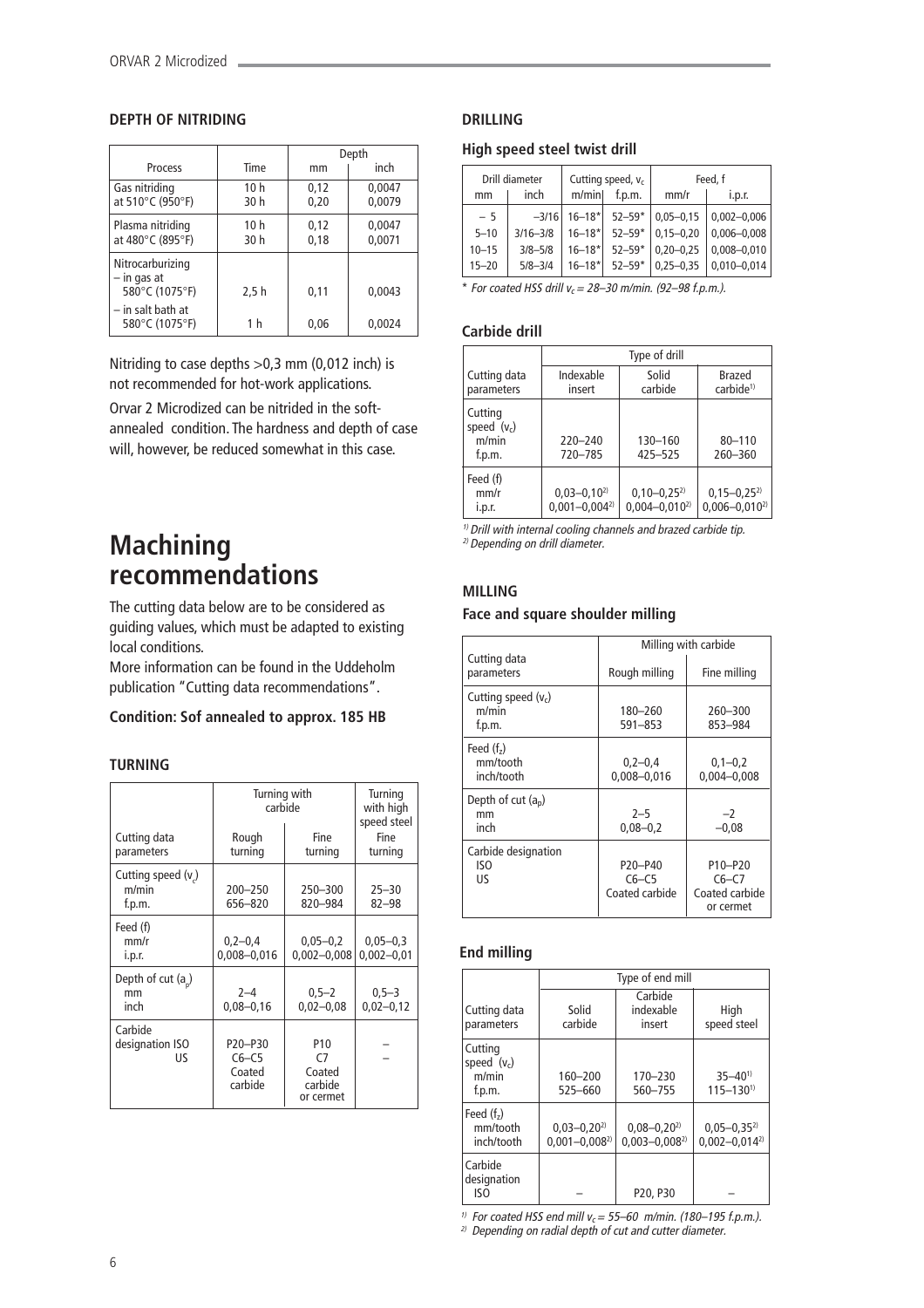# **GRINDING**

A general grinding wheel recommendation is given below. More information can be found in the Uddeholm brochure "Grinding of Tool Steel" and can also be obtained from the grinding wheel manufacturer.

# **Wheel recommendation**

| Type of grinding                | Soft annealed<br>condition | Hardened<br>condition |
|---------------------------------|----------------------------|-----------------------|
| Face grinding<br>straight wheel | A 46 HV                    | A 46 HV               |
| Face grinding<br>segments       | A 24 GV                    | A 36 GV               |
| Cylindrical grinding            | A 46 LV                    | A 60 KV               |
| Internal grinding               | A 46 JV                    | A 60 IV               |
| Profile grinding                | A 100 LV                   | A 120 KV              |

# **Electrical-discharge machining**

If spark-erosion is performed in the hardened and tempered condition, the white re-cast layer should be removed mechanically e.g. by grinding or stoning. The tool should then be given an additional temper at approx. 25°C (50°F ) below the previous tempering temperature.

# **Welding**

Welding of tool steel can be performed with good results if proper precautions are taken regarding elevated temperature, joint preparation, choice of consumables and welding procedure.

| Welding method                   | TIG                                                                                                                                                                                         | MMA                         |  |  |
|----------------------------------|---------------------------------------------------------------------------------------------------------------------------------------------------------------------------------------------|-----------------------------|--|--|
| Working<br>temperature           | $325 - 375$ °C<br>620-710°F                                                                                                                                                                 | $325 - 375$ °C<br>620-710°F |  |  |
| Filler metal                     | QRO 90 TIG-WELD<br>DIEVAR TIG-WELD                                                                                                                                                          | QRO 90 WELD                 |  |  |
| Cooling rate                     | 20-40°C/h (35-70°F/h) the first 2-3 h<br>then freely in air.                                                                                                                                |                             |  |  |
| <b>Hardness</b><br>after welding | 50-55 HRC                                                                                                                                                                                   | 50-55 HRC                   |  |  |
| Heat treatment after welding     |                                                                                                                                                                                             |                             |  |  |
| Hardened<br>condition            | Temper at $25^{\circ}$ C (45 $^{\circ}$ F) below the<br>original tempering temperature.                                                                                                     |                             |  |  |
| Soft annealed<br>condition       | Soft-anneal the material at 850°C<br>(1560°F) in protected atmosphere.<br>Then cool in the furnace at $10^{\circ}$ C (20 $^{\circ}$ F)<br>per hour to 650°C (1200°F) then freely<br>in air. |                             |  |  |

More detailed information can be found in the Uddeholm brochure "Welding of Tool Steel".

# **Hard-chromium plating**

After plating, parts should be tempered at 180°C (360°F) for 4 hours within 4 hours of plating to avoid the risk of hydrogen embrittlement.

# **Photo-etching**

Orvar 2 Microdized is particularly suitable for texturing by the photo-etching method. Its high level of homogeneity and low sulphur content ensures accurate and consistent pattern reproduction.

# **Polishing**

Orvar 2 Microdized exhibits good polishability in the hardened and tempered condition. Polishing after grinding can be effected using aluminium oxide or diamond paste.

Typical procedure:

- 1. Rough grinding to 180–320 grain size using a wheel or stone.
- 2. Fine grinding with abrasive paper or powder down to 400–800 grain size.
- 3. Polish with diamond paste grade 15 (15µm grain size) using a polishing tool of soft wood or fibre.
- 4. Polish with diamond paste 8–6–3 (8–6–3µm grain size) using a polishing tool of soft wood or fibre.
- 5. When demands on surface finish are high, grade 1 (1µm grain size) diamond paste can be used for final polishing with a fibre polishing pad.

# **Further information**

Please contact your local Uddeholm office for further information on the selection, heat treatment, application and availability of Uddeholm tool steels.